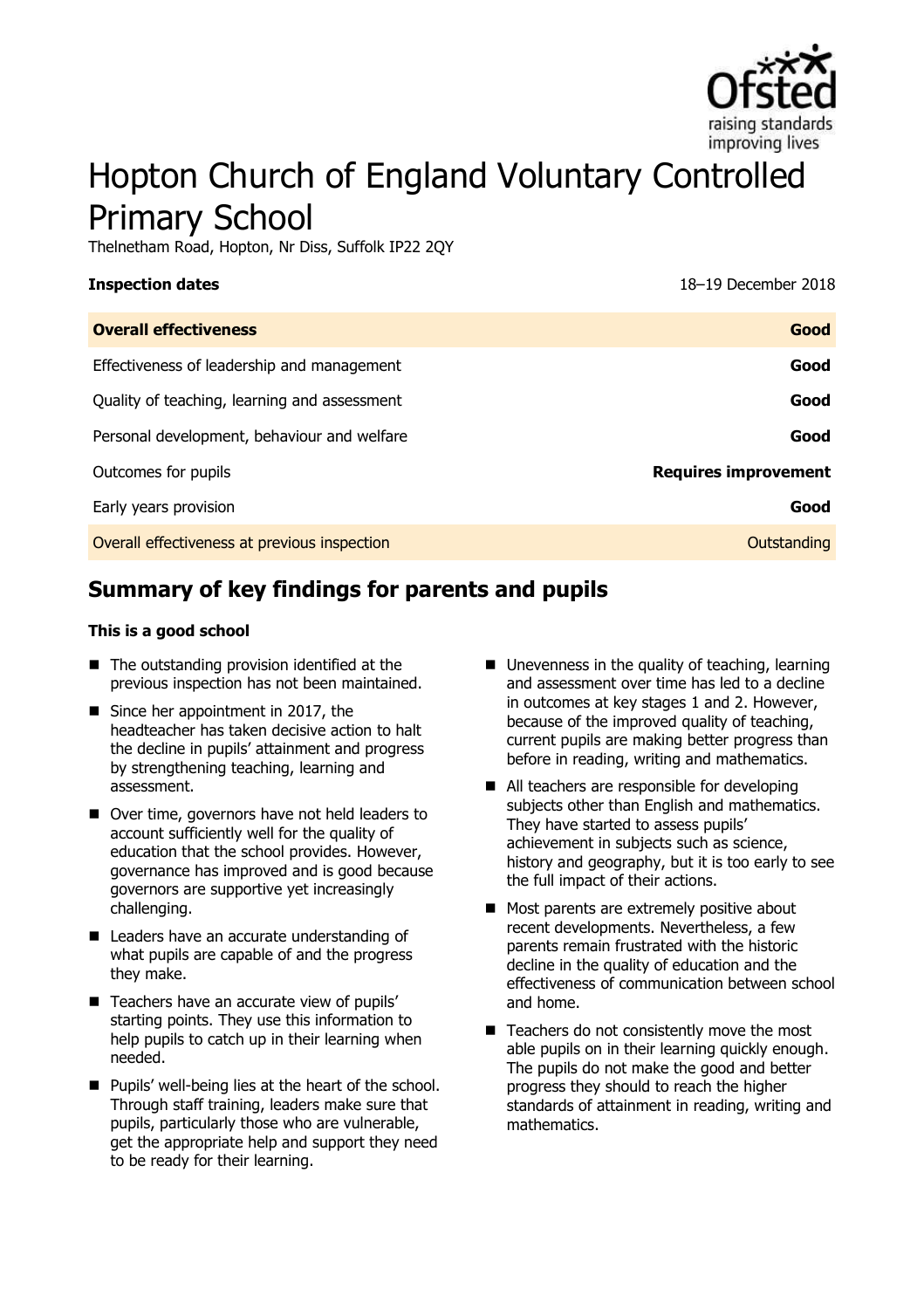

# **Full report**

### **What does the school need to do to improve further?**

- **Improve leadership and management by:** 
	- making sure that subject leaders have an accurate view of the pupils' achievement in subjects other than English and mathematics
	- improving communication with parents to ensure that they have a good understanding of the work of school leaders and governors.
- Improve the quality of teaching, learning and assessment by providing good opportunities for the most able pupils to act upon next steps in their learning, so that they reach the higher standards of attainment in reading, writing and mathematics.
- **IMPROVE OUTCOMES by ensuring teachers move pupils' learning on quickly so that pupils** catch up and make the good progress they should.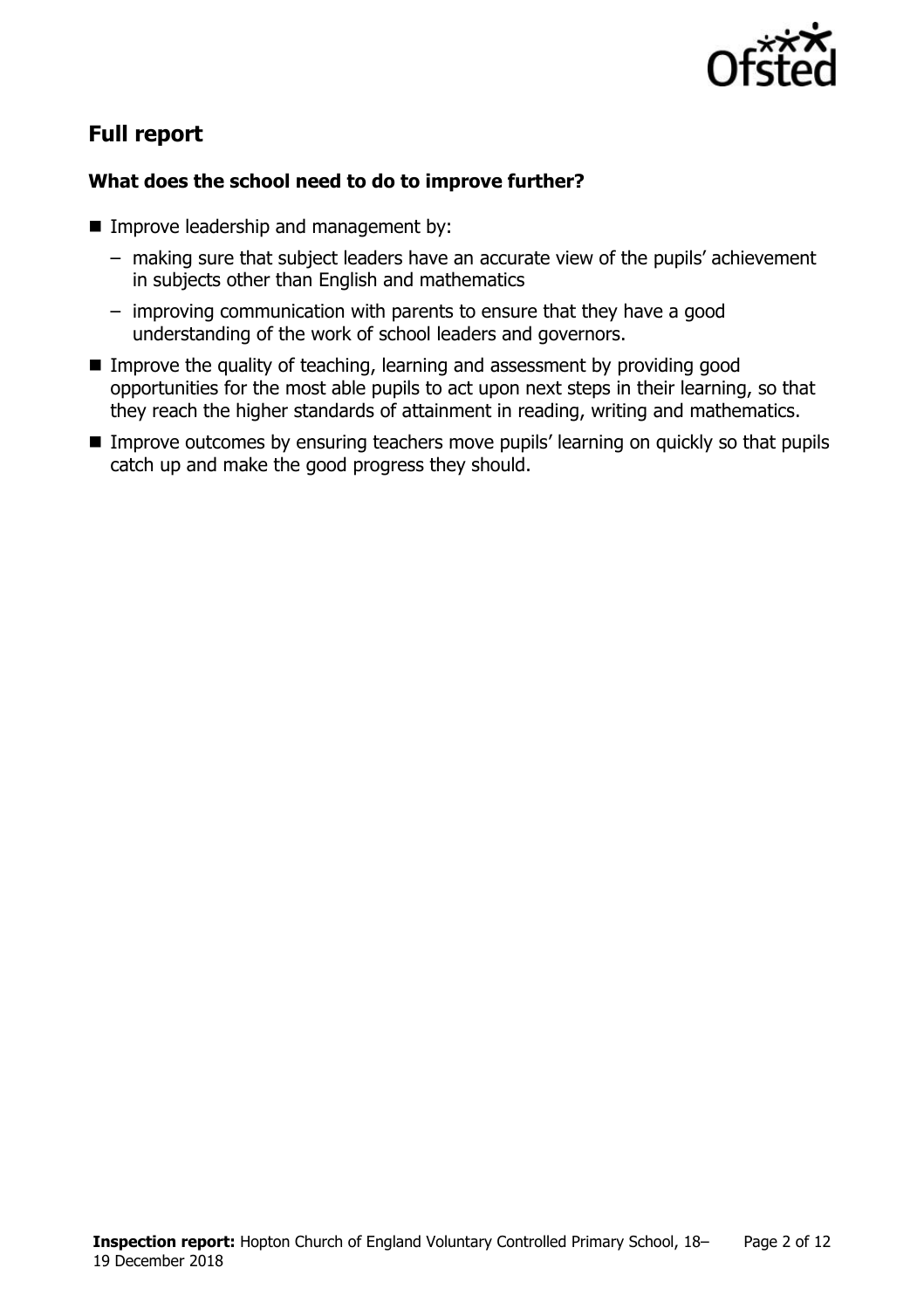

# **Inspection judgements**

#### **Effectiveness of leadership and management Good**

- Since the previous inspection, leaders, including governors, have not ensured the outstanding quality of education has been maintained.
- A legacy of disrupted teaching, learning and assessment led to a decline in outcomes at key stages 1 and 2. Following her appointment in 2017, the headteacher quickly got to grips with what needed to be done and has been bold in her decision-making to swiftly raise standards. Consequently, current pupils are making better progress.
- After a period of staffing instability, the headteacher has established a passionate and united workforce. Staff are extremely positive about the school's leadership. Longstanding staff have welcomed the changes that the headteacher has brought about. Morale is high, and staff are proud to work at the school. With leaders' clear direction, staff are working successfully together to bring about necessary changes.
- The headteacher recognises that all staff play a very important role in pupils' well-being and learning. She is successfully building a skilled and knowledgeable staff team. This is because she identifies individual skills and abilities, and provides relevant training so that staff at all levels can make a positive contribution to pupils' outcomes.
- $\blacksquare$  The headteacher has made clear her high expectations of the quality of teaching, learning and assessment. She challenges practice that is not good enough and supports teachers to improve. As a result, the quality of teaching, learning and assessment has improved and is now good.
- Historically, assessment information has not been consistently secure across the school and therefore measures of pupils' progress were unreliable. Leaders' and teachers' over-emphasis on pupils' attainment did not ensure that pupils were making the good and better progress of which they were capable.
- $\blacksquare$  The headteacher is developing productive partnerships with other schools to bring about rapid improvements. A specialist teacher of mathematics is successfully supporting teachers in their drive to support more pupils to reach the higher standards. Inspection evidence demonstrates that teachers' subject knowledge in reading, writing and mathematics is good, and they have an improved understanding of what pupils need to do to reach the higher standards of attainment in these subjects.
- The curriculum promotes pupils' spiritual, moral, social and cultural development well. Strong values run alongside the school's personal, social and health education curriculum. Pupils celebrate religious festivals such as Diwali and talk about religions such as Islam, demonstrating a good understanding of diversity.
- Through the broad curriculum, including history work and knowledge of life in modern Britain, pupils gain a good understanding of how times have changed. Through their study of the Victorians, pupils develop a sense of right and wrong. Pupils talk enthusiastically about the work of Charles Dickens and the poverty and treatment of children during this time. They spoke about their study of 'A Christmas Carol'. They were very clear about the messages the novel gives and how the spirits were significant in helping Scrooge to improve his ways.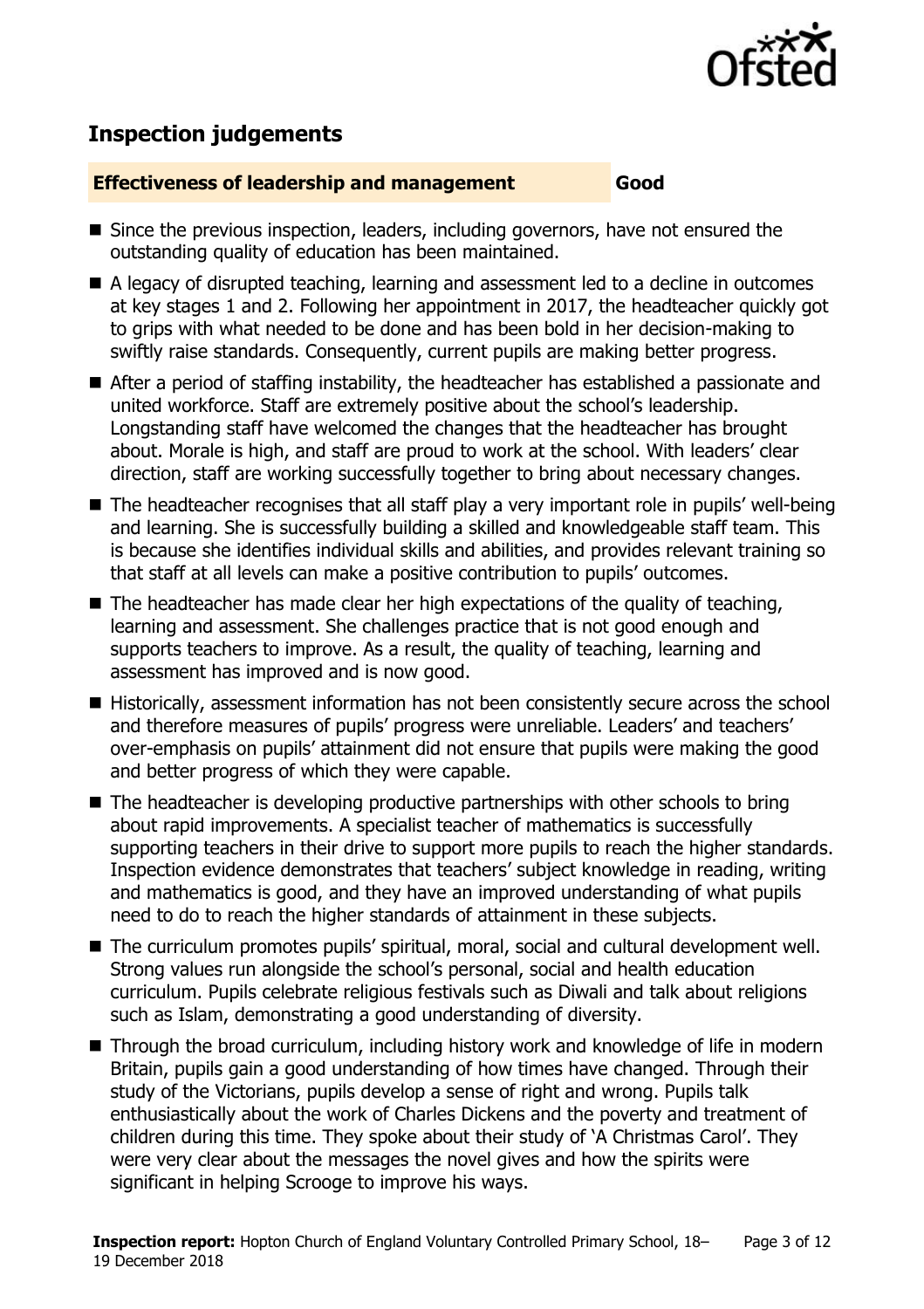

- **Pupils develop a good understanding of patriotism, selflessness, and what makes a** good citizen. Pupils worked alongside the local community when studying the First World War and the act of remembrance. Pupils made poppies and distributed them around the local community. Residents displayed the poppies in their gardens. During the inspection, pupils were able to speak with empathy about the horror of the trenches and the brave soldiers who fought in the war.
- The physical education (PE) and sport premium funding is used effectively to ensure that pupils receive high-quality teaching that is supported by a PE specialist. Funding is enabling pupils to take part in more local competitions as well as supporting pupils to catch up in their swimming skills so that more are proficient in swimming by the time they leave Hopton. The school has achieved a national sports award.
- The pupil premium funding and funding for pupils with special educational needs and/or disabilities (SEND) is used very effectively. The headteacher's extensive knowledge has ensured that pupils get the right support from specialists to meet their needs and that staff receive the relevant training to continue the support.
- The monitoring and assessing of subjects other than English and mathematics is carried out jointly. All five teachers plan the curriculum content and check that national curriculum objectives are being covered. Leaders are beginning to take action to ensure that all pupils achieve equally well in these subjects. However, it is too early to see the impact of their actions.
- $\blacksquare$  Most parents spoken with said that communication from the school is good. Evidence shows that the school gives opportunities for parents to be involved in their children's learning. For example, a box is made available in reception for parental comments, and regular open mornings give parents opportunities to speak to teachers and to see their children's work. However, a few parents voiced their concerns that communication from the school is not forthcoming. These parents are unclear about leaders' work and its intended impact.

### **Governance of the school**

- Governors recognise that they did not hold leaders to account well enough for the quality of education after the previous inspection. Since then they have sought advice and learned some hard lessons from the challenges they faced in previous years. They are determined and increasingly effective in their actions to ensure that the school now remains on an upward trend and that pupils receive their entitlement to a good education.
- Governors have a good understanding of their roles and responsibilities. They adopt an effective strategic approach and have an accurate understanding of where the school is on its journey of continuous improvement.
- The governing body values the training from the local authority and works successfully with other schools to build up governors' knowledge and understanding. Recently recruited members have brought relevant and valuable skills to the governing body.
- Governors are aware of and carry out their statutory duties in terms of safeguarding pupils. They check the single central record of statutory pre-employment checks on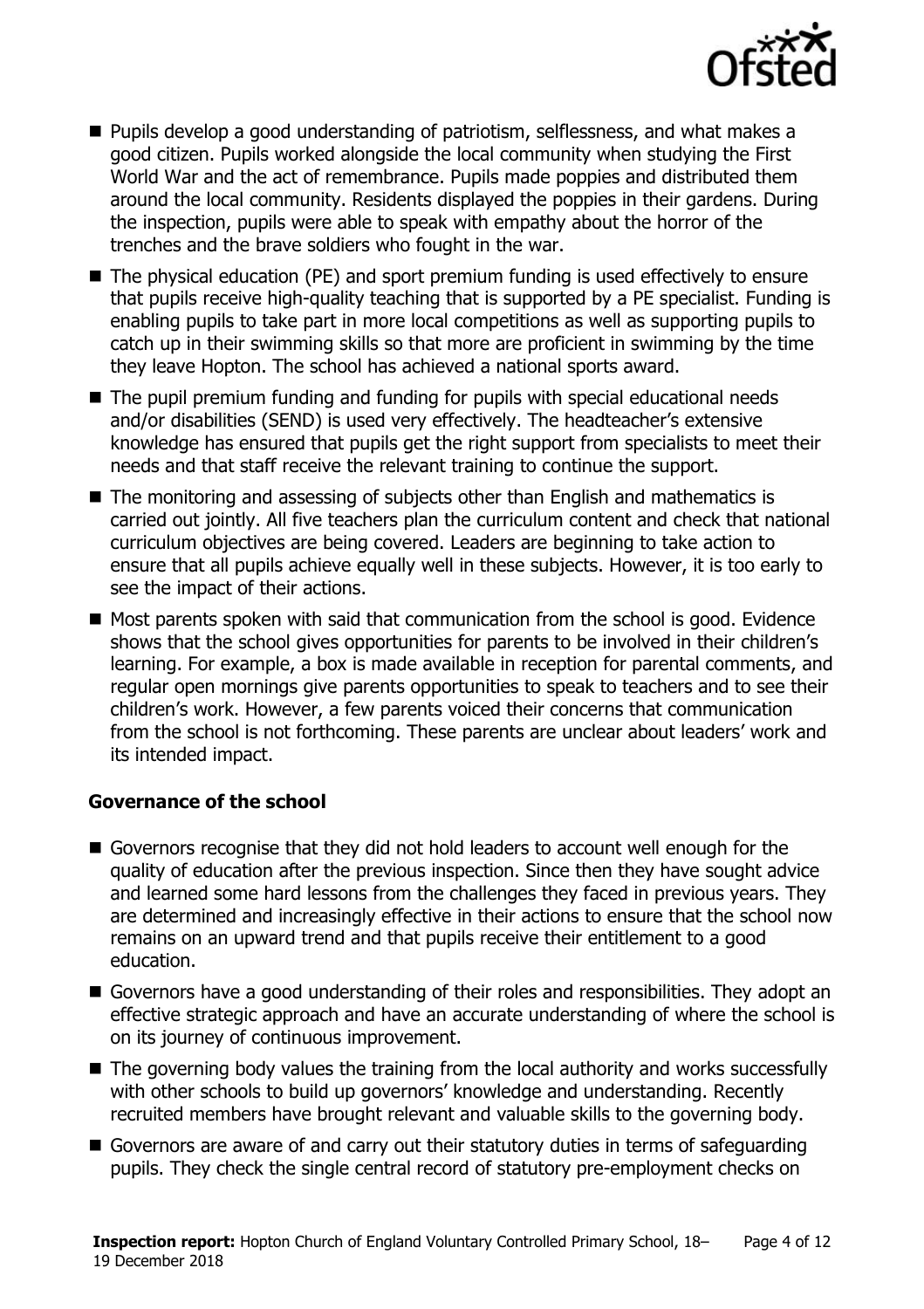

staff and receive all relevant information pertaining to vulnerable pupils.

Documentation looked at during the inspection confirms that governors are well informed by the headteacher on every aspect of the school's work and the impact it is having on pupils' outcomes. Governors now challenge and support the headteacher rigorously in her work to raise standards.

### **Safeguarding**

- The arrangements for safeguarding are effective.
- The headteacher has significantly improved systems for safeguarding pupils at the school. Leaders and teachers are committed to ensuring that pupils are safe and attend school regularly.
- The headteacher ensures that staff understand their responsibilities and complete the relevant training in respect to safeguarding children. Processes are clear, and concerns are followed up swiftly. The headteacher is the designated safeguarding lead and ensures that procedures are followed thoroughly. Files are meticulously kept, and records are suitably detailed.
- The headteacher has introduced regular staff briefings where any concerns staff may have about pupils are raised. Staff welcome the improved clarity and understanding about their roles in relation to protecting pupils. Adults know the pupils well and are vigilant to changes in pupils' behaviour.
- The school's single central record and employee files are well maintained and contain all statutory information. All adults have undergone the necessary checks to be suitable to work with children.
- $\blacksquare$  Pupils told the inspector that they feel safe at school and almost all parents who responded to Parent View, Ofsted's online questionnaire, agreed that their children are safe and well looked after.
- **Pupils know how to protect themselves and who they need to tell if they have any** concerns.
- **Pupils have an age-appropriate understanding of the potential dangers from working** online. They can talk about cyber bullying and the potential consequences from uploading personal information and photographs.

### **Quality of teaching, learning and assessment Good**

- As a result of the headteacher's decisive action, the quality of teaching, learning and assessment is improving and is good. Accurate assessment of pupils' work means that teachers are using reliable information to plan activities to meet pupils' needs. However, a legacy of inconsistent teaching has led to gaps in pupils' learning. Teachers have now identified these gaps and are rectifying this situation. Consequently, most pupils are catching up, particularly in mathematics and writing.
- Teachers skilfully plan activities that build on pupils' prior knowledge to improve their writing and develop their vocabulary. During the inspection, in the Year 1 and 2 class,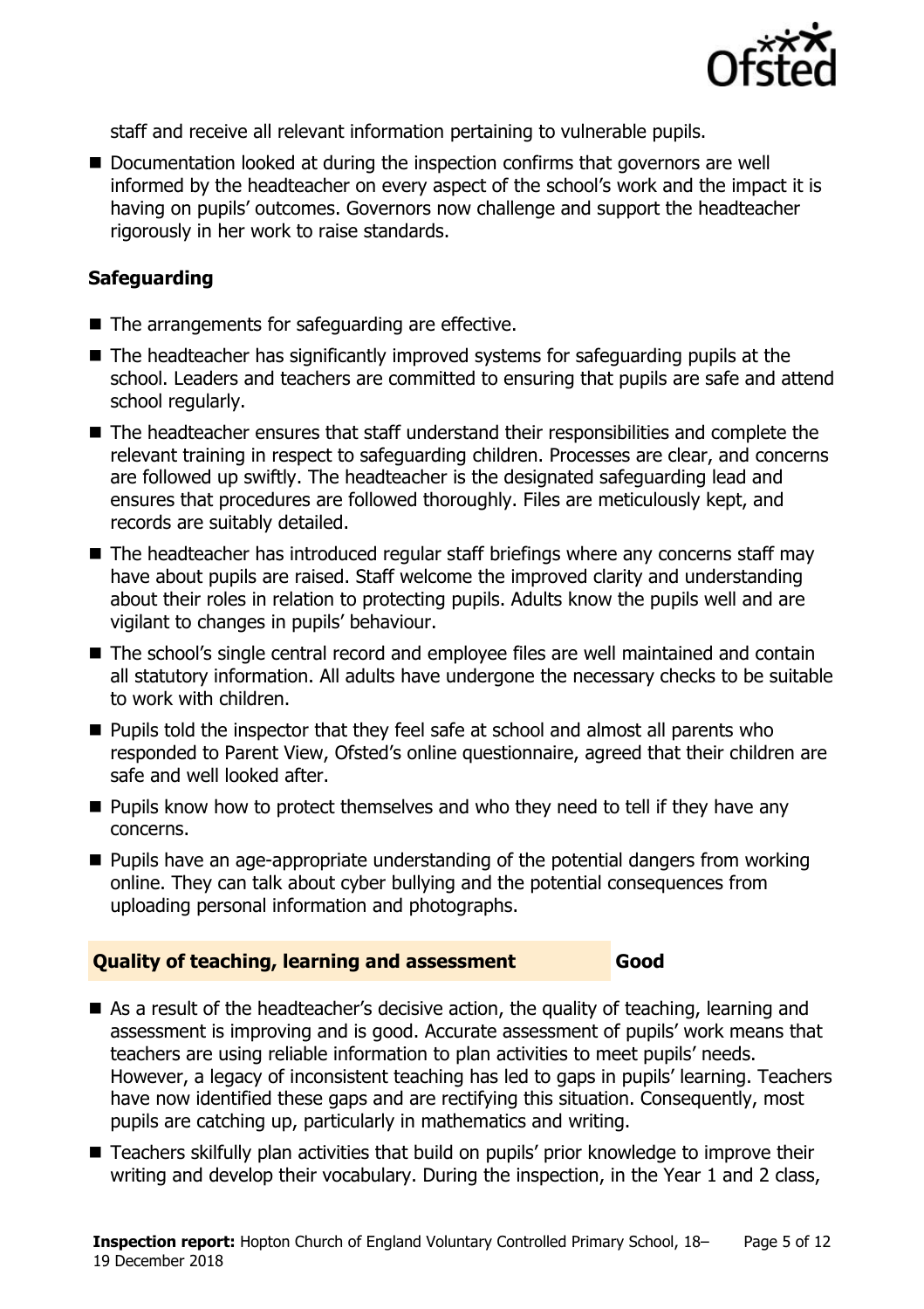

pupils were exchanging their initial adjective choices for more exciting descriptive phrases. Pupils were working on tasks carefully matched to their abilities with appropriate challenge in place. Most-able Year 1 pupils were using capital letters and full stops correctly and forming letters well, while using a range of adjectives to improve their work.

- The teaching of grammar is good. Pupils in Year 2 can explain conjunctions and how to use apostrophes correctly. They were able to complete sentences using a range of punctuation accurately. Pupils in Year 6 are confident writers and apply grammar skills in their writing.
- $\blacksquare$  Mathematics is taught well. Teachers plan learning that enables pupils to consolidate basic mathematics knowledge and skills and apply these effectively to problem-solving and reasoning tasks. Pupils demonstrated that they are proficient in recalling number facts. Pupils in the Year 3 and 4 class were able to apply their knowledge of multiplication tables accurately to solve a range of problems. In the Year 5 and 6 class, pupils were able to discuss strategies for finding fractions of amounts. They discussed methods with each other and acknowledged their success when they reached the correct answer.
- Adults ensure that pupils secure their phonics knowledge early on so that in Year 2 they are keen readers and read fluently with increased understanding. Teachers make the most of all opportunities for pupils to practise their reading and continually check their understanding. Pupils' work shows that they have ample opportunities to practise comprehension skills through answering questions drawn from a range of texts.
- Teachers encourage pupils to recognise where they are in their learning. The school's chosen approach involves pupils checking their written work against a set of targets. They improve their work through a clear process of reviewing and editing. Teachers provide pupils with many opportunities to apply their writing skills well by writing for different purposes. Most pupils in all year groups are making good progress in writing.
- Adults support pupils with SEND well in class. Teachers and leaders monitor outcomes closely and adapt the curriculum where necessary. Pupils with complex emotional and behavioural needs are given appropriate outreach support from local SEND provision, and behaviour plans are in place to help pupils to be successful in their learning.
- $\blacksquare$  In some classes teachers do not always move pupils on in their learning in a timely way. For example, the inspector observed pupils who had already demonstrated they could complete one type of calculation not being given the extension tasks needed to deepen their understanding. Similarly, in writing some pupils were not acting on teachers' guidance quickly enough to enable them to make good gains in their learning.
- In some cases, teachers do not give enough opportunities for the most able pupils to make the good and better progress they should in reading, writing and mathematics, so that they reach the higher standards.

#### **Personal development, behaviour and welfare Good**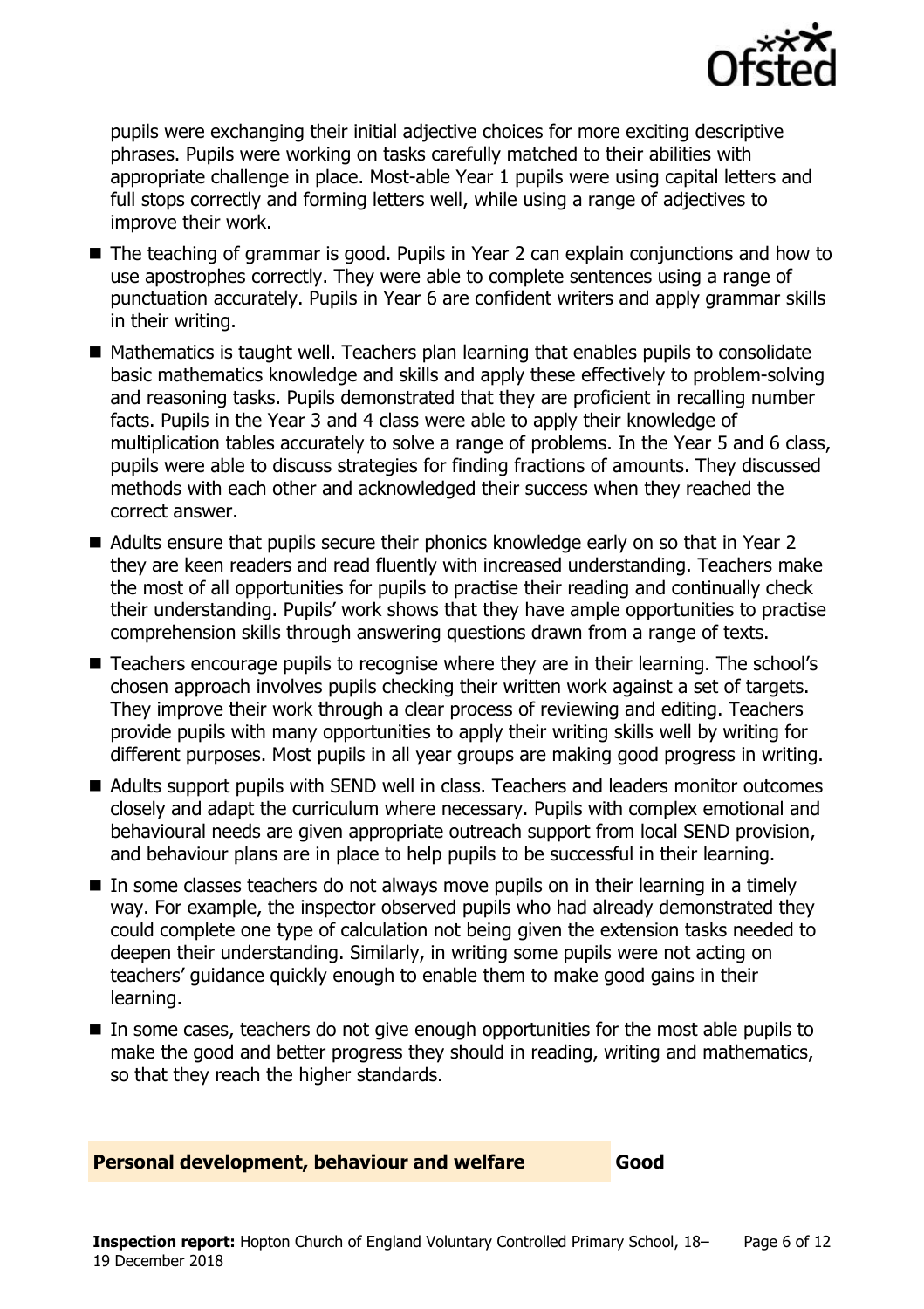

#### **Personal development and welfare**

- **Pupils enjoy school and have positive attitudes towards their learning. They are** confident and happy to talk to adults about their work.
- The school's aim to develop well-rounded resilient individuals is seen throughout the school. Pupils show resilience in their learning. In all lessons observed pupils clearly understood the need to push and challenge themselves.
- The school works well to keep parents informed about the national concerns around child anxiety and mental health by inviting specialist visitors into the school to speak with parents. Parents appreciate this information and are keen to attend these meetings.
- **Pupils are delighted to take on roles of responsibility and they take them seriously.** They are proud to 'make a difference' through their roles within the school council where they raise money for charity.
- **Pupils talk maturely about people in very different social, economic and cultural** circumstances, particularly in relation to their study of Africa. Pupils also show understanding about those people who come to Britain to find a better life.

#### **Behaviour**

- $\blacksquare$  The behaviour of pupils is good.
- The school's behaviour policy has been well received by teachers and pupils. Teachers report that pupils' behaviour has improved significantly since its implementation. Staff commented that the behaviour systems are clear and easy to follow and most parents who responded to Parent View agreed that behaviour in the school is good.
- **Pupils explained how pupils move up or down the behaviour ladder depending on their** behaviour. In lessons pupils celebrate each other reaching the 'outstanding learner' level.
- Some parents do not think that the school deals with bullying effectively. Pupils spoken with knew about the different types of bullying and said that they could speak to an adult if they had any concerns. Evidence shows that all incidents of poor behaviour are recorded in detail. All incidents are followed through and are dealt with appropriately in a timely fashion.
- Leaders have raised the profile of attendance so that parents and pupils are aware of the impact of non-attendance. 'NIMO' (not in, miss out) has created a good sense of challenge and camaraderie. The proportion of pupils who are regular non-attenders has reduced. In accordance with her legal duty and the school's attendance policy, the headteacher is taking measures to reduce the number of unauthorised absences caused by parents taking their children out in school time, for example on their children's birthdays. Most pupils come to school on time every day unless they are too ill to do so.

#### **Outcomes for pupils Requires improvement**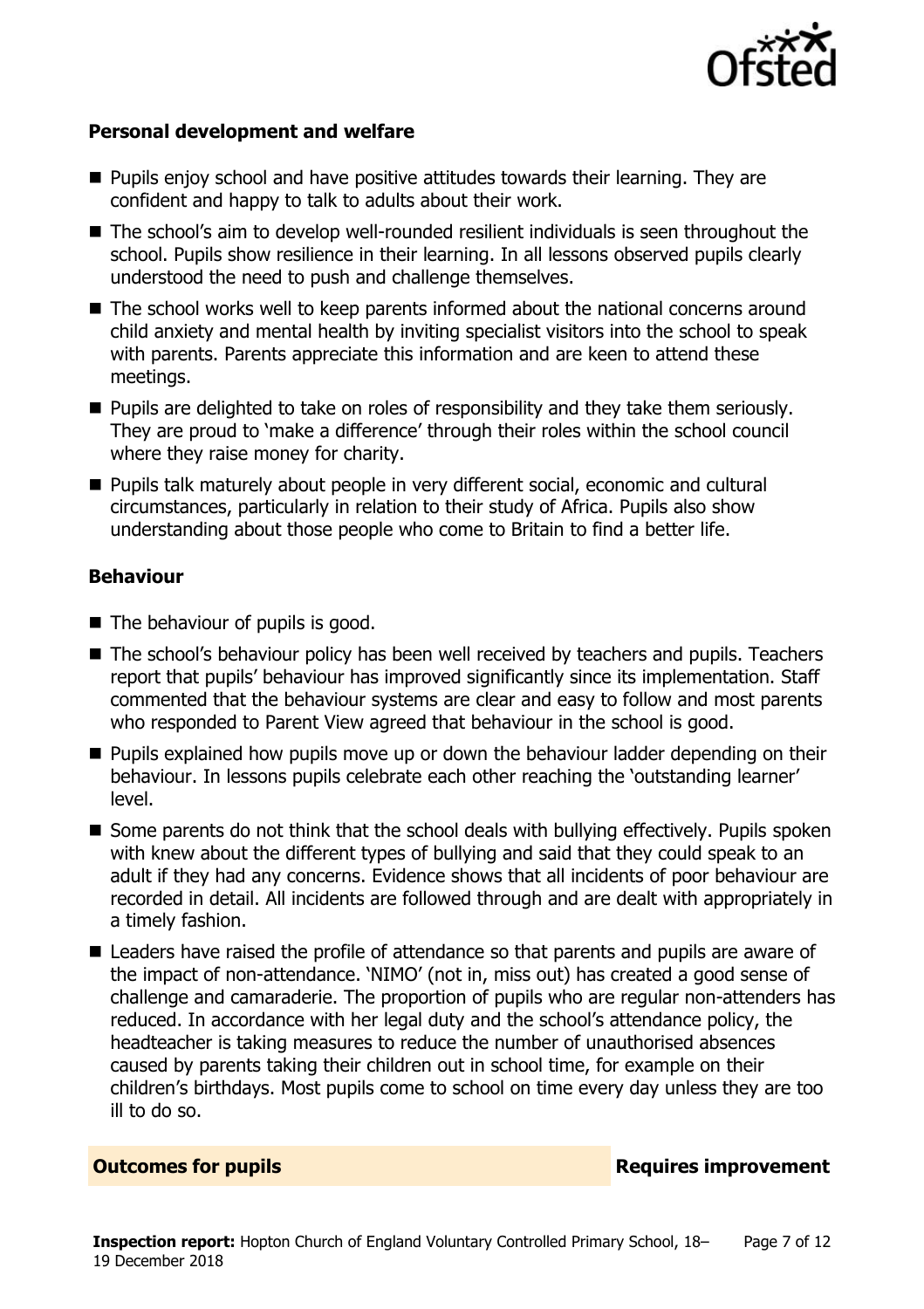

- Inspection evidence confirms that historically pupils were not making the progress they should in reading, writing and mathematics. In addition, too few pupils exceeded the expected standard at the end of each key stage.
- Outcomes require improvement because pupils' progress in reading, writing and mathematics has declined over time and has been below national averages for the last three years. Due to leaders' successful actions to bring about improvements, the progress of pupils currently in the school is improving but is not yet good.
- In 2017 and 2018, almost all Year 6 pupils attained the expected standard in writing and mathematics. In reading, attainment was above the national averages at both the expected and higher standards. In Year 2, attainment in reading and writing was broadly in line with national averages but below average in mathematics. This represents average progress from pupils' individual starting points. This pattern of achievement is typical for pupils from Year 1 to Year 6.
- **Pupils develop grammar, punctuation and spelling skills well. End of key stage 2 results** show that pupils exceed the national average at the expected and higher standards of attainment. Pupils' written work shows that they apply these skills well in their writing.
- **Pupils attain well in phonics. Pupils make strong progress from end of Reception to end** of Year 1, with almost all pupils meeting the expected standard in the phonics screening check at the end of Year 1.
- In mathematics, pupils who have fallen behind are now making better progress by making up for the gaps in their skills and understanding.
- **Pupils' work shows that current pupils are making good progress in the topics they** have studied. Pupils acquire skills and knowledge in a logical way. Progress in science is increasingly strong. High-quality art work is evident throughout the school corridors and in classrooms.

### **Early years provision Good Good**

- **Effective leadership in the early years has brought experience, energy and enthusiasm** to the provision. Children's needs and capabilities are accurately identified by leaders when children join the school. Leaders maintain an accurate knowledge of where children are in their learning. Staff adjust tasks to meet those needs and enable children to make secure gains in literacy and numeracy. Most children leave Reception achieving a good level of development.
- The early years provision promotes children's personal, social and emotional development well. Leaders establish routines and expectations successfully so that children develop secure learning behaviours. Most children listen and engage with learning purposefully. Children are given the support they need to develop these skills in their own time in the safe and nurturing environment.
- Leaders have made improvements to the provision so that children have a wide range of opportunities to develop in all areas of learning. Leaders have taken advice from local authority advisers and have been successful in creating an environment with purposeful activities that engage and stimulate children.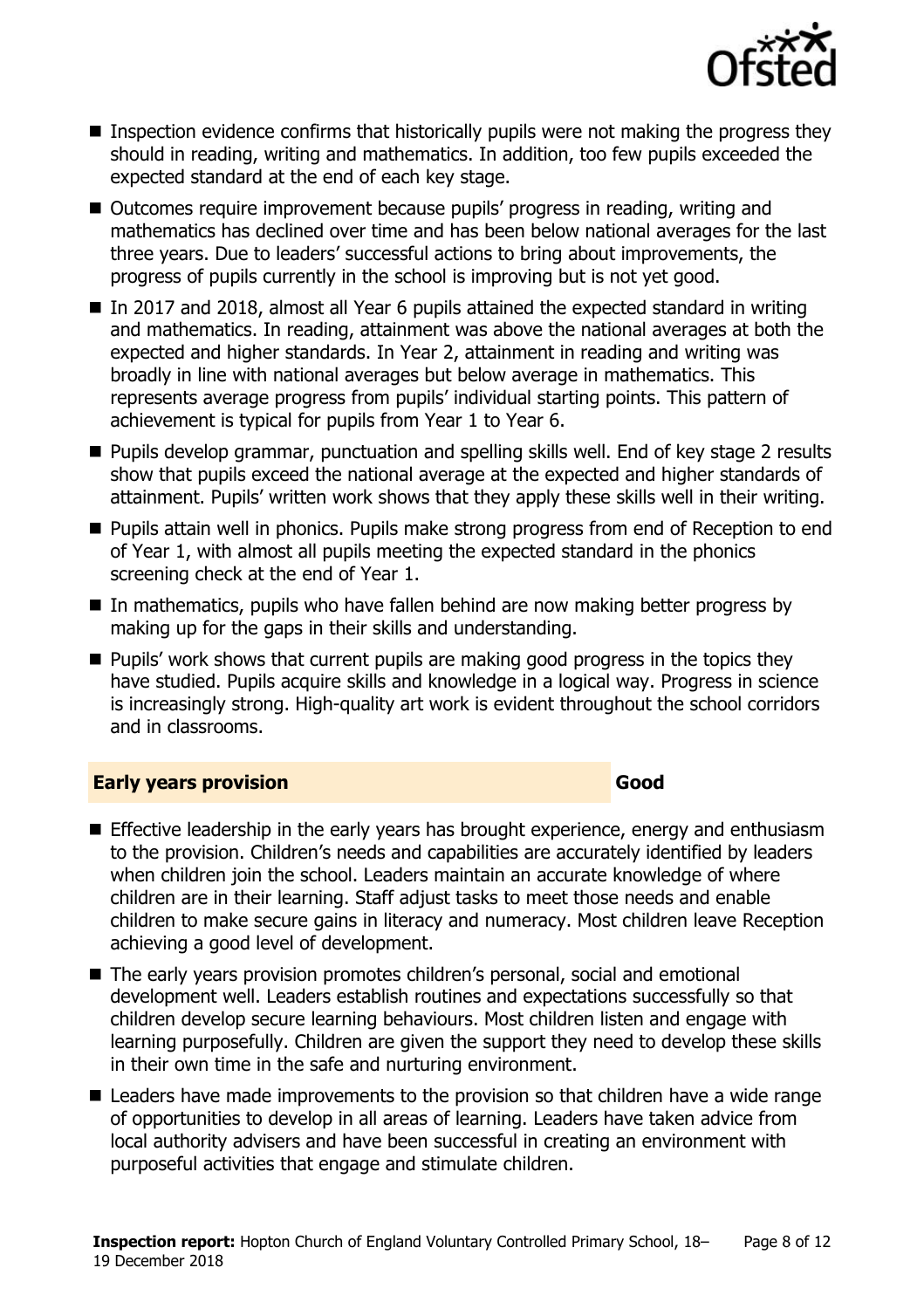

- The outside area has been developed very effectively to engage children in a range of activities. During the inspection children demonstrated their curiosity when exploring how water runs through channels and independently investigating different objects floating on the water.
- Children who start the early years provision needing to develop their fine motor skills have suitable opportunities to strengthen and develop their pencil grips. Staff work with children effectively when they choose to write independently. Consequently, children make good progress in their writing. In September most children were mark making and now many are accurately forming letters and writing sentences.
- Children are given many opportunities to develop their number skills. They are encouraged to count, and during independent activities were observed being supported appropriately by staff to recognise one more and one less. The inspector also observed children busily constructing toy lorries and counting the wheels on their vehicles. Staff intervened appropriately by asking children questions to extend their learning. For example, one child only counted the wheels on one side of the lorry and was prompted to check his counting. He was able to successfully count on and then recognised his error.
- **Parents are positive about the quality of provision in the early years and the good** progress their children are making. The school's system for sharing progress is supporting parental involvement well.
- **Pupils make good gains in speaking and listening and communication and language** often from typically low starting points. Through focused teaching children make good progress in learning their phonics and are prepared well for Year 1.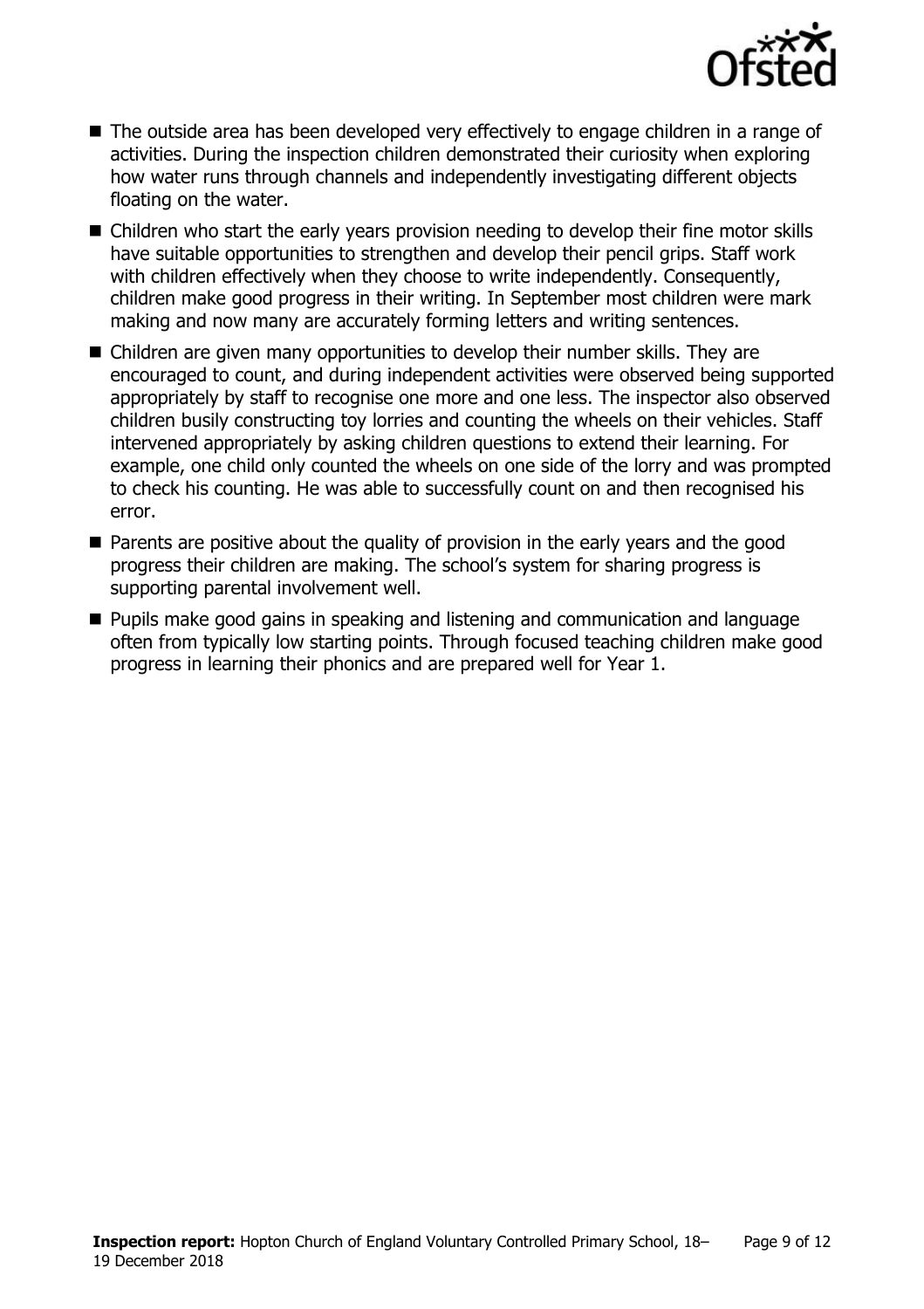

# **School details**

| Unique reference number | 124703         |
|-------------------------|----------------|
| Local authority         | <b>Suffolk</b> |
| Inspection number       | 10085477       |

This inspection was carried out under section 8 of the Education Act 2005. The inspection was also deemed a section 5 inspection under the same Act.

| Type of school                      | Primary                     |
|-------------------------------------|-----------------------------|
| <b>School category</b>              | Voluntary controlled        |
| Age range of pupils                 | $4$ to $11$                 |
| <b>Gender of pupils</b>             | Mixed                       |
| Number of pupils on the school roll | 88                          |
| Appropriate authority               | The governing body          |
| Chair                               | <b>Kate Clements</b>        |
| <b>Headteacher</b>                  | Claire Wright               |
| Telephone number                    | 01953 681449                |
| Website                             | www.hopton.suffolk.sch.uk   |
| <b>Email address</b>                | admin@hopton.suffolk.sch.uk |
| Date of previous inspection         | 22-23 May 2013              |

### **Information about this school**

- The school became an all-through primary in September 2014.
- The headteacher took up post in September 2017.
- The school is smaller than most primary schools. Pupils are taught in mixed-age classes from Year 1 to Year 6.
- A small number of pupils come from minority ethnic backgrounds.
- $\blacksquare$  The proportion of pupils with SEND is below the national average.
- The percentage of disadvantaged pupils is below the national average.
- There are plans for the school to offer nursery provision from January 2019.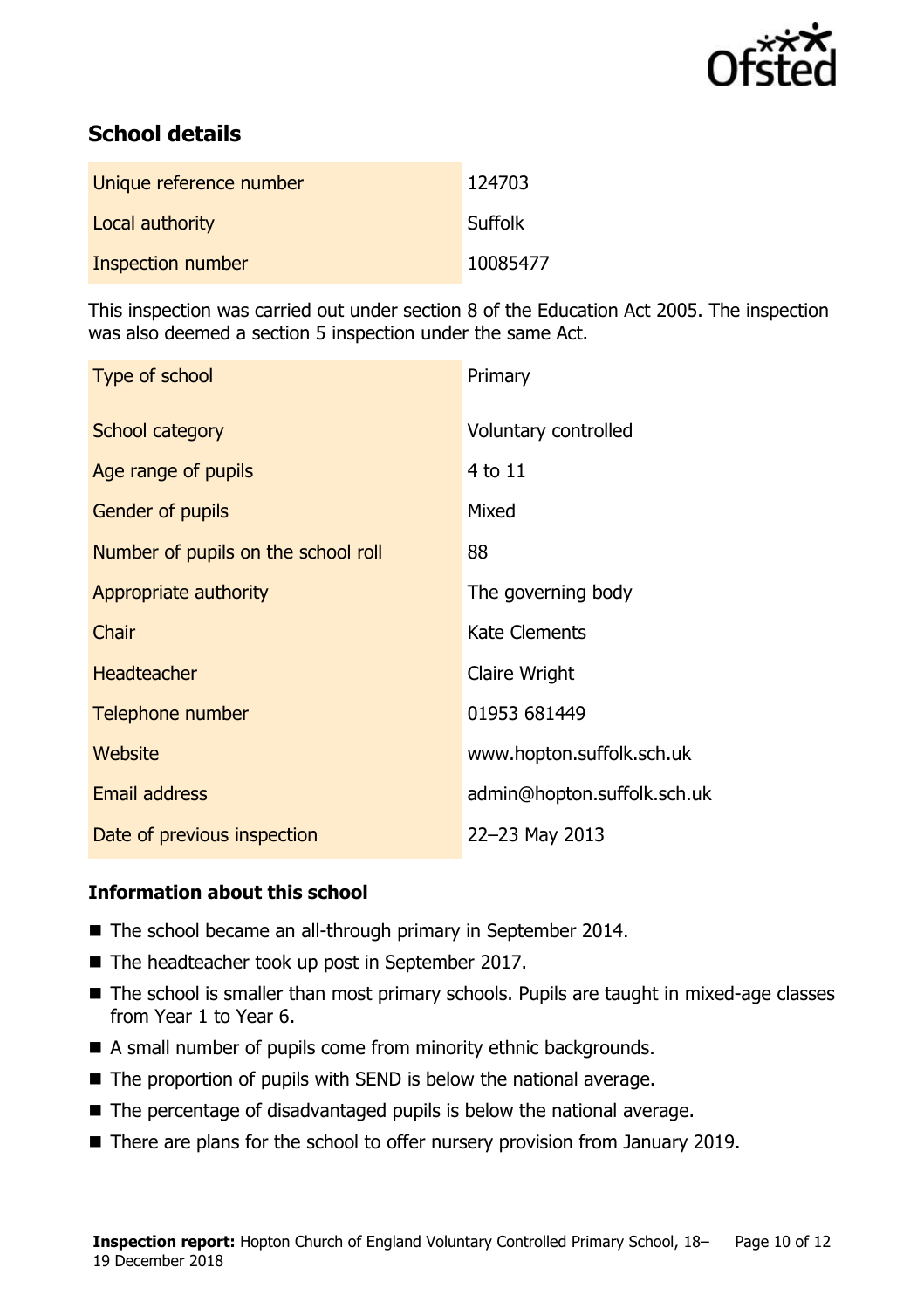

# **Information about this inspection**

- This inspection was initially scheduled as a one-day inspection following concerns about the school's performance. The inspection converted to a full inspection completed by the lead inspector on the following day.
- The inspector observed teaching and learning across all year groups.
- The inspector held meetings with the headteacher, governors and school staff, and met with a representative from the local authority.
- The inspector looked at pupils' written work, information on pupils' attainment and progress, curriculum planning, and records of behaviour and safety. The inspector also looked at the minutes of governing body meetings, safeguarding documents, including mandatory checks made on the recruitment of new staff, and the school's website.
- Discussions were held with pupils from the school council representing every year group and informal conversations took place during lesson times.
- The inspector took account of 50 responses to Ofsted's online parental questionnaire, Parent View, and the school's own parental questionnaire analysis. The inspector also spoke with parents at the beginning of the school day.

#### **Inspection team**

Cindy Impey, lead inspector **Her Majesty's Inspector**